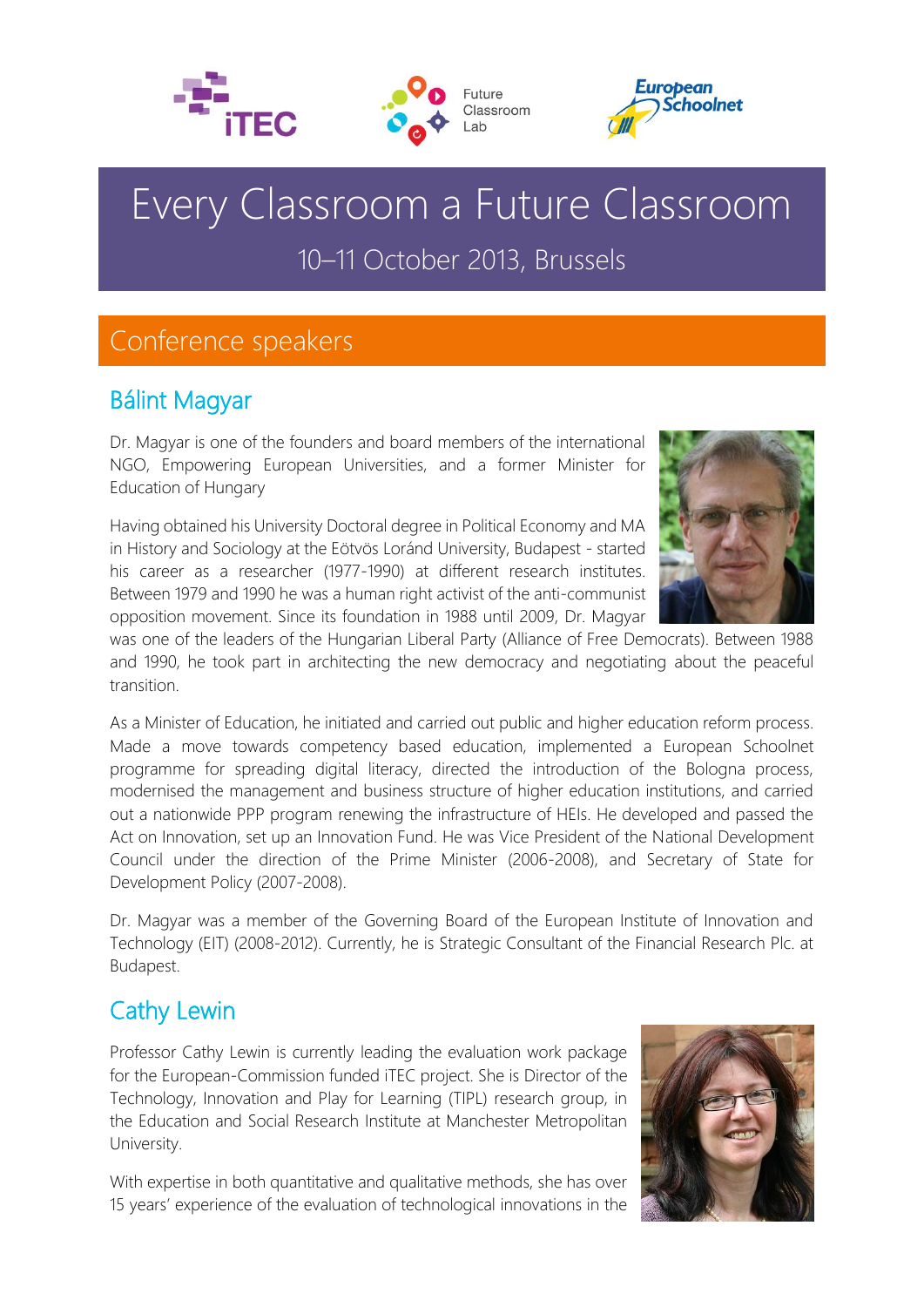educational sector. Cathy's research interests concern young people, teachers and technology, particularly how technological developments and innovation can disrupt and change pedagogical and social practices. Much of her research has been funded by the UK Government and Becta, the government agency leading the use of technology for learning until 2010. Significant contributions include high profile evaluations such as ImpaCT2, the Primary Schools Whiteboard Expansion project and ICT Test Bed, the outcomes of which shaped national (and international) policies and strategies on technology for learning. She has published widely on technology, learning and teaching.

Cathy started her career as a software engineer working for a software house in London. After a career break she taught part-time at a Further Education college in England and then undertook a full-time PhD in educational technology at The Open University in the UK.

## Eduardo Marçal Grilo

Eduardo Marçal Grilo is member of the Board of Trustees of the Calouste Gulbenkian Foundation, a Portuguese private institution that develops and supports projects and initiatives in the fields of Education, Science, Health and Human Development and Fine Arts.

He has written and co-authored several papers concerning materials engineering, education and aid for development. He is also member of several institutions such as the International Commission of the Council for Higher Education Accreditation in the US, Senior Advisor to the Rector of United Nations University President to iTEC High Level Group and member of the Empower European Universities.



From 1980 to 1991, Dr. Grilo was consultant for the World Bank in the area of Education; between 1995 and 1999 Dr. Grilo was the Minister of Education of Portugal and from 2004 to 2010 he was a member of the Board of the United Nations University.

During his career Dr. Grilo was also the Director-General for Higher Education and President of the National Council for Education, in Portugal. Dr. Grilo holds a Master's Degree from the Imperial College of Science and Technology - University of London and a PhD. from the I.S T- Technical University of Lisbon.

### Gavin Dykes

Gavin is Secretary General of the iTEC Project's High Level Group and he currently holds additional roles that include Senior Director of International Relations for the New Media Consortium, Programme Director for the Education World Forum, Fellow of Education Fast Forward and Fellow of Education Impact.

He began his career as a civil engineer, then progressed to working in further and higher education. As a result of developing innovative courses and approaches to learning using technology, he was invited to work with the English government on post-16 strategies then on e-learning policy development for schools in 2002. Since that time, Gavin has worked as an



advisor to governments, agencies and corporations. He has worked with the Innovation Unit on Next Practice Projects, with Futurelab on identification of innovative education practice and as a member of the US Department of Education committee on development of online communities of practice.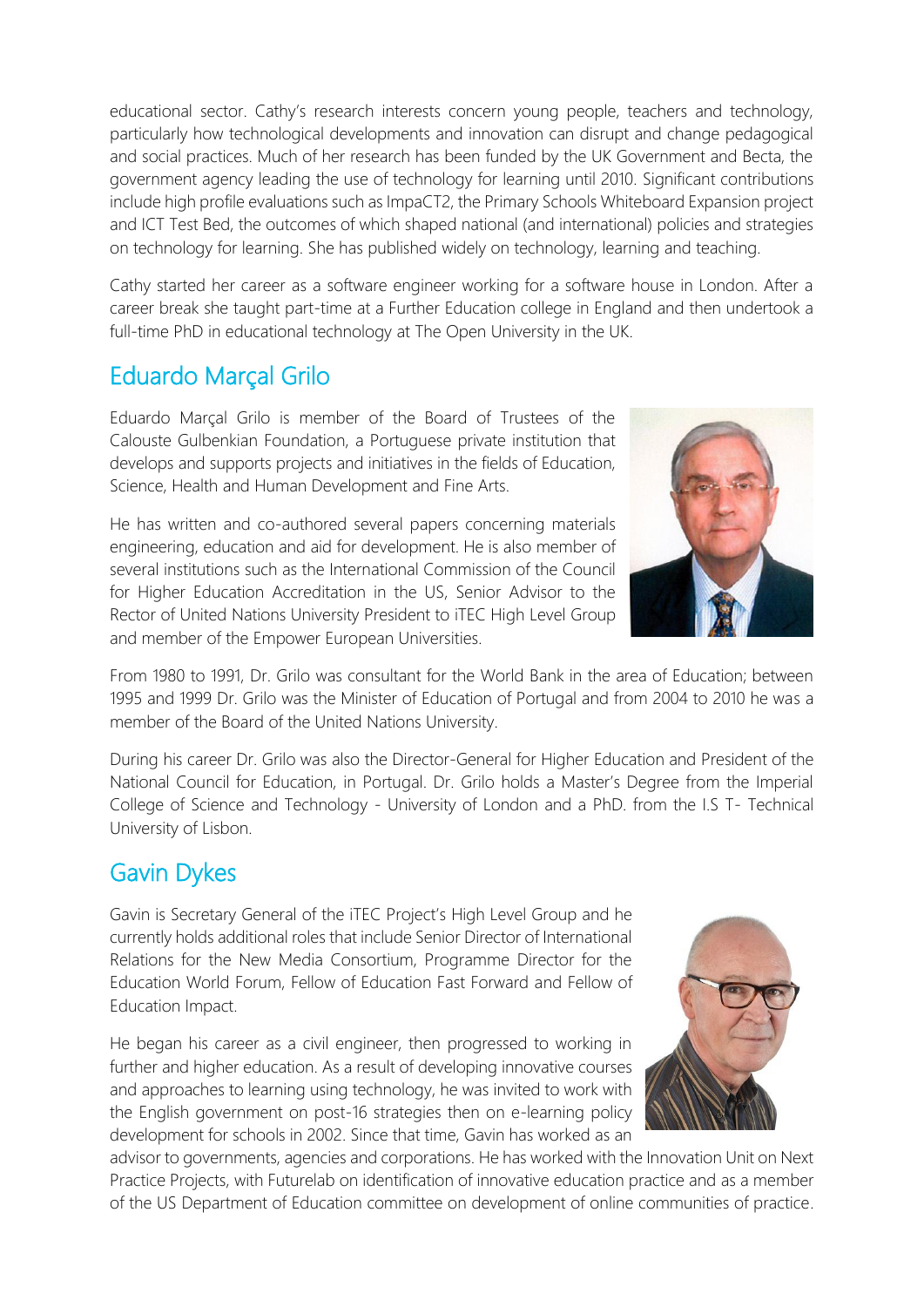Recent projects have included working with the World Bank to report on technology agencies, with UNESCO on mobile learning across Europe, and with Microsoft, HP and Promethean on innovative education initiatives. His passion is in developing student potential particularly through innovation in learning and development of entrepreneurship and enterprise across education.

#### Kristen Weatherby

Kristen Weatherby is senior policy analyst at the Organisation for Economic Cooperation and Development (OECD) in Paris. She runs the first and largest international survey of teachers, the Teaching and Learning International Survey (TALIS). TALIS 2013, underway now, looks at the teacher working conditions and learning environments in 33 countries. Kristen started her career as a teacher of 12-14 year olds in the United States before moving to Microsoft, where she managed components of their worldwide education initiative Partners in Learning.

Kristen then moved to the United Kingdom to manage all of Microsoft's education programmes, working with government, teachers and schools in England, Scotland and Wales to help integrate ICT into teaching and learning.

She has a Master's degree in Education from the University of Michigan and is currently pursuing a PhD from the University of London's Institute of Education.

#### Jim Ayre

Jim Ayre is a Senior Adviser with European Schoolnet, and has a background in educational technology, information provision, and multimedia. He has worked on a number of large-scale development projects and research studies particularly relating to the use of technology in Education and Training. While at the Council for Educational Technology (1979-1988) and National Interactive Video Centre (1988-90), he was involved in pioneering work related to the use of ICT and

multimedia in education in the UK. Jim Ayre has also supplied consultancy, research and evaluation services to the European Commission since 1994. He has evaluated project proposals and been an expert reviewer of over 20 large-scale R&D projects. He is particularly responsible in assisting EUN with business and project development activities, and is helping EUN to coordinate the iTEC, CPDLab and Living Schools Lab projects as well as the Future Classroom Lab initiative.

# Jim Knight, The Rt Hon Lord Knight of Weymouth

Lord Knight's main policy interests are education, employment, skills and digital technology. He served as an MP from 2001-2009, during which time he was a minister for rural affairs, schools and then employment, with his final year as a Cabinet minister. Jim is now shadow environment minister in the House of Lords.

Jim is a visiting professor at the London Knowledge Lab of the Institute of Education, University of London. He works as a consultant specialising in advising on the use of technology in education and employment; currently working with TSL Education, Alderwood Recruitment, E C Harris and Step-A International Ltd. He is a co-owner of Vigasolar Ltd, developer of solar





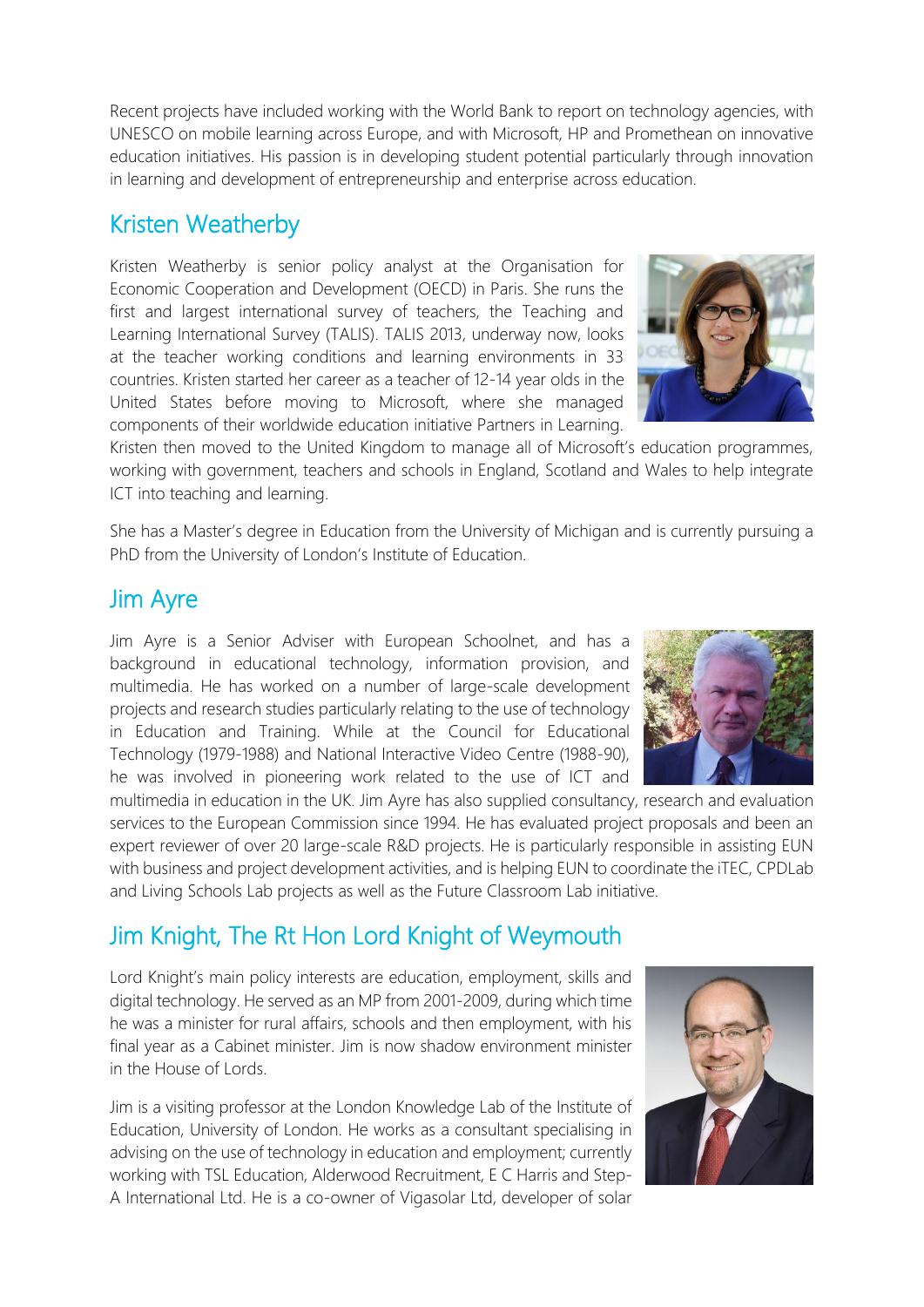powered digital projectors for wireless use of iPads in Africa and Asia. He is chair of the Tinder Foundation, operating the network of UK Online Centres, and the HTI Education Trust; he is a trustee of the e-Learning Foundation, and Apps for Good.

#### Leonardo Tosi

Leonardo Tosi works as researcher for the Italian national institute for documentation, innovation and research in education. He graduated from the University of Florence and continued Post Degree studies in "E-learning and blended learning", "Online educational design", "Content management for online learning environments", with a First Level Master's Degree in "Digital Writing". He is adjunct professor at the Italian University line. He works on training and professional development projects addressed at school Teachers and School Heads promoting innovation and change in



school through the integration of ICT in teaching, learning and school management. He published articles on following topics: instructional models and online learning environments, Multimedia and digital resources, ICT and professional development, Interactive Whiteboards and new teaching methods. He presented findings and outcomes of the institute's Research & Development activity in national and international seminars and conferences. He is chair of European Schoolnet's Interactive Classroom Working Group.

#### Marc Durando

Marc Durando has over 20 years experience in the field of education and training, both at European and national level. Since 1983 he worked in the education and training area, where after 5 years of activities in the field of continuing education for enterprises he developed specific expertise in the area of European cooperation in the field of education and training. He occupied successively the post of Director of the COMETT Technical Assistance Office and the SOCRATES&YOUTH Technical Assistance Office. At the end of 1998 he joined the Pôle Universitaire Européen de Lorraine where he developed European projects in the field of education and training



and provided consultancy services in the area of European cooperation in education and training.

Since September 2006, Marc Durando joined the European Schoolnet network as Executive Director of European Schoolnet. As a network of 30 Ministries of Education, European Schoolnet provides its member Ministries with in-depth analysis of the state of play of ICT in education across Europe. It also facilitates peer learning activities between Ministries of Education in key areas such as development of digital learning resources, standardisation, impact of ICT in schools, use and impact of interactive whiteboards and 21st Century digital skills for teachers and pupils. European Schoolnet thus provides a platform where all Ministries can define together the agenda for the future development of ICT in education and exchange policy and practice. In addition, European Schoolnet provides a unique space for collaborative teaching and learning for any teacher or school in Europe under the umbrella of the Future Classroom Lab.

Marc Durando is responsible for the overall strategy, operation and development of all activities of European Schoolnet. Originally trained as an engineer, he has been consistently leading and involved in education and training activities at regional, national and European level. He has developed skills and competences in the field of European cooperation in education and training covering higher education, secondary education as well as vocational training.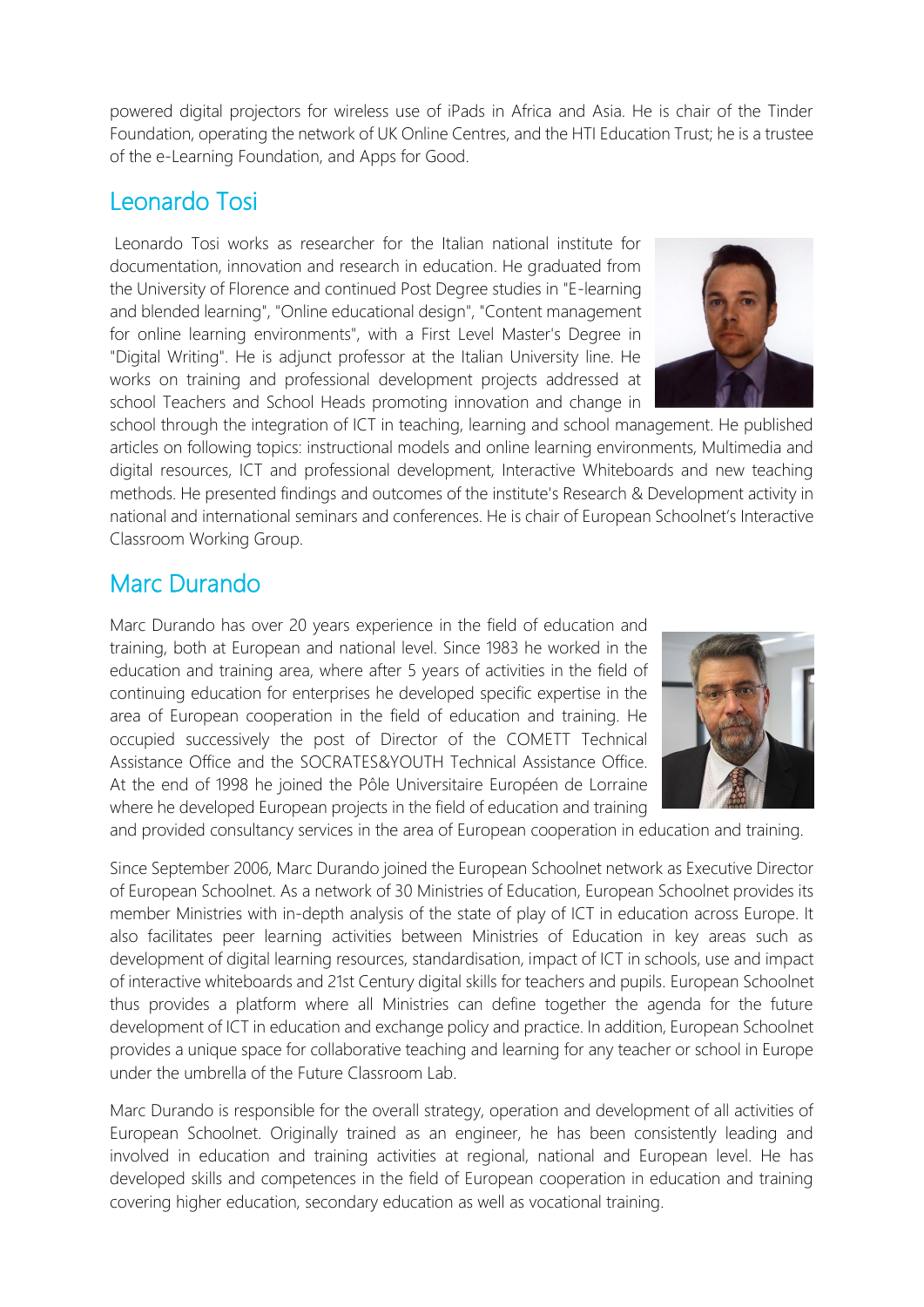### Michel Pérez

Michel Pérez is Inspecteur Général de l'Éducation Nationale in the French Ministry of Education. He holds a doctorate in the Portuguese language from the University Michel Montaigne, Bordeaux, and belongs to the Modern Languages group at IGEN, with responsibility for the ICT section. He had previously held the positions of Regional Inspector of Education (South of France), and adviser to the Director of Regional Education Services of Bordeaux.

Michel Pérez has extensive experience in initiatives on the design of the future

classroom, having previously held the position of rapporteur on the France's national consultation for the redesigning of the school, 'A great ambition for digital education'. He has also co-authored reports on future classroom initiatives, including 'The operation Ordicollège19 in the department of Corrèze' (2011), 'A student, a laptop in the Landes' (2012), and piloted the reports 'Monitoring the implementation of the development plan of the uses of digital tools in schools' (July 2012), and 'The structure of educational digital industry: a pedagogical and industrial challenge' (September 2013).

#### Morten Soby

Morten Soby is Head of Department at The Norwegian Centre for ICT in Education. He is also a member of the Board of Directors and the Steering Committee of European Schoolnet. He has previously held the position of Director of the Norwegian Network for IT-Research and Competence in Education, University of Oslo.

Morten Soby has also acted as Interim CEO of The Norwegian Centre for ICT in Education, and as Executive Editor of Nordic Journal of Digital Literacy. He has been a Consultant for NKS Distance Education, Research Fellow at the

Institute for Educational Research, University of Oslo, and Director at 6th International Conference on Cyberspace. His voice can be heard in a hypertext manifesto, 'Sound refreshment shower' (an art installation at Oslo Airport).

#### Niel McLean

Niel worked for 15 years as a teacher and advisor supporting technology in schools. His consultancy work for a number of curriculum and assessment projects led to roles in a number of the UK government's education agencies, where he developed the original IT National Curriculum for England and Wales.

As Executive Director at Becta, the UK government's technology for learning agency, his team produced a set of online school improvement tools used by over 18 000 schools and developed training programmes reaching 10 000 school leaders. He developed and led the home access programme, providing computers, connectivity and support to 250 000 low income families.

He recently worked in the private sector as Business Development Director for Digital Products at TSL Education and now leads the Futurelab Research Centre at NFER, which is committed to developing creative and innovative approaches to education that inspire, challenge and engage





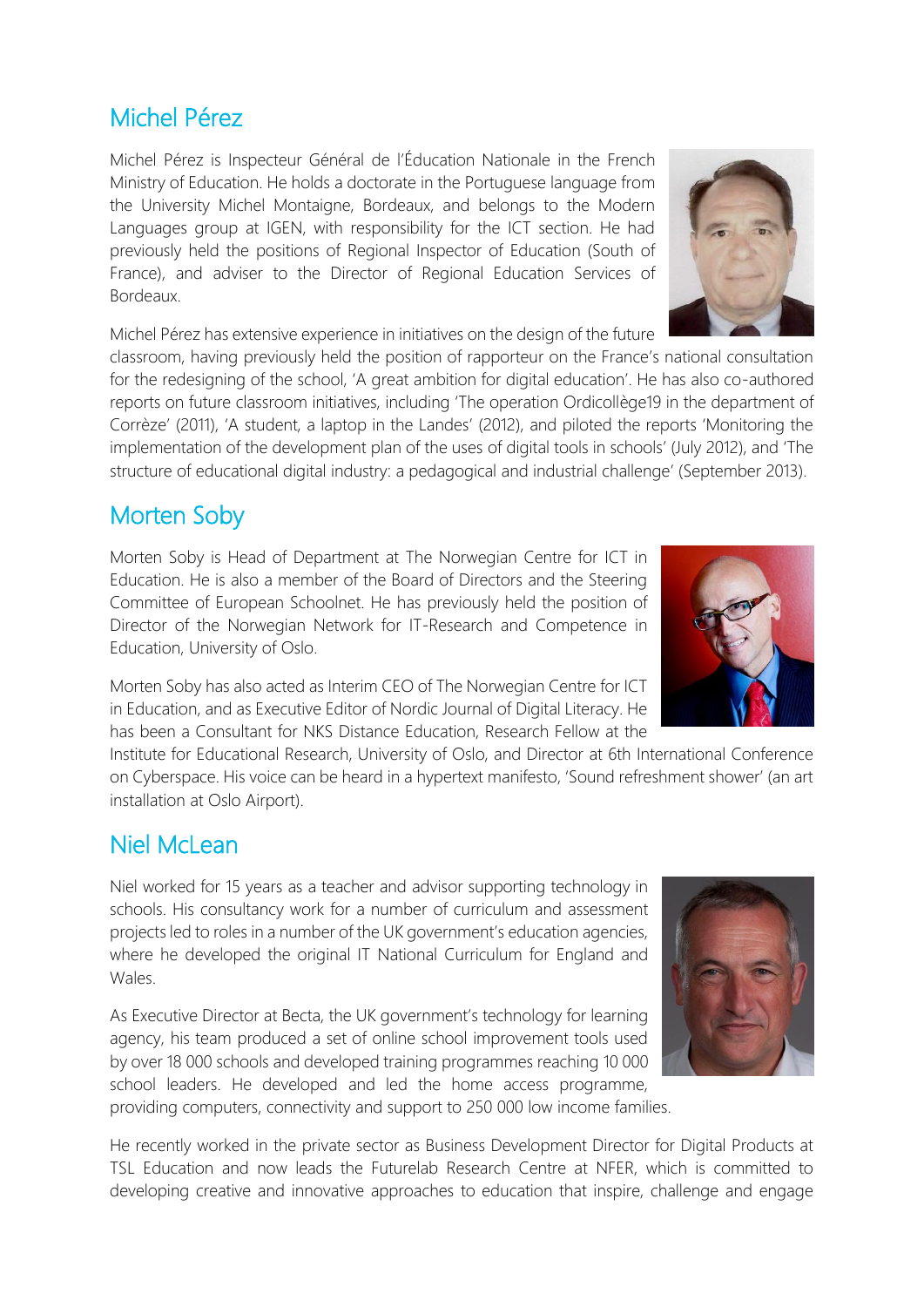young people and equip them with the essential skills and attitudes for life, learning and work in the 21st Century.

Niel is a trustee of the E-Learning Foundation, Futureversity, and HTI Multi Academy trust, and a fellow of the RSA.

#### Øystein Johannessen

Øystein Johannessen is the current Chief Executive Officer of Qin AS and an international expert on ICT strategy and innovation. He is a former Deputy Director General of the Norwegian Ministry of Education and Research, working for the Ministry for 12 years. In 2009, Mr Johannessen was seconded to the OECD Centre for Educational Research and Innovation (CERI). In this capacity, Johannessen was involved in many strategic initiatives, plans and programmes in education.

His career started about 20 years ago, working in higher education with tasks related to teacher training and professional development for public service and education. Øystein was instrumental in the establishment of the Norwegian School of Film and Television in 1997. Øystein Johannessen has extensive international experience. He was a member of the European Commission eLearning Programme Committee, has served on the Steering Committee of the European Schoolnet (EUN), and in 2002, he chaired the IT-- - Policy Group for Education and Research in the Nordic Council of Ministers. He was an active force of the OECD New Millennium Learner Project (NML) and currently takes part in the global Horizon Project.

Øystein Johannessen holds a Master of Arts in Contemporary German Literature with Minors in English and Economics. He is a frequent speaker nationally and internationally.

#### Péter Szőke

Péter Szőke has been working in different background institutions of the Hungarian Ministry of Education in the last 10 years. For many years he participated in the development and introduction of the Hungarian student ID card with microchip. In the last 6 years he has been working at Educatio Public Services Non-profit LLC, a background institution of the Hungarian Ministry of Human Resources, an institution that is responsible for the development and operation of digital services for the education sector, as well as for the coordination of many programs in the educational reform process.

Péter Szőke is a Vice Director of the Directorate of Development. The establishment of equal opportunities in education are of high significance, as well as embracing the possibilities of modern technologies in learning and teaching. Among the activities are the development, introduction and dissemination of traditional and digital pedagogical programs and learning materials, as well as offering professional development opportunities for teachers. The directorate runs the eTwinning National Support Service and coordinates the iTEC project.

Mr. Szőke's special field is the coordination of system developments. Among the digital services of education are the information systems of compulsory and higher education, a system that helps decision making at policy level, the system of the college admission process as well as the career tracking service for graduates.



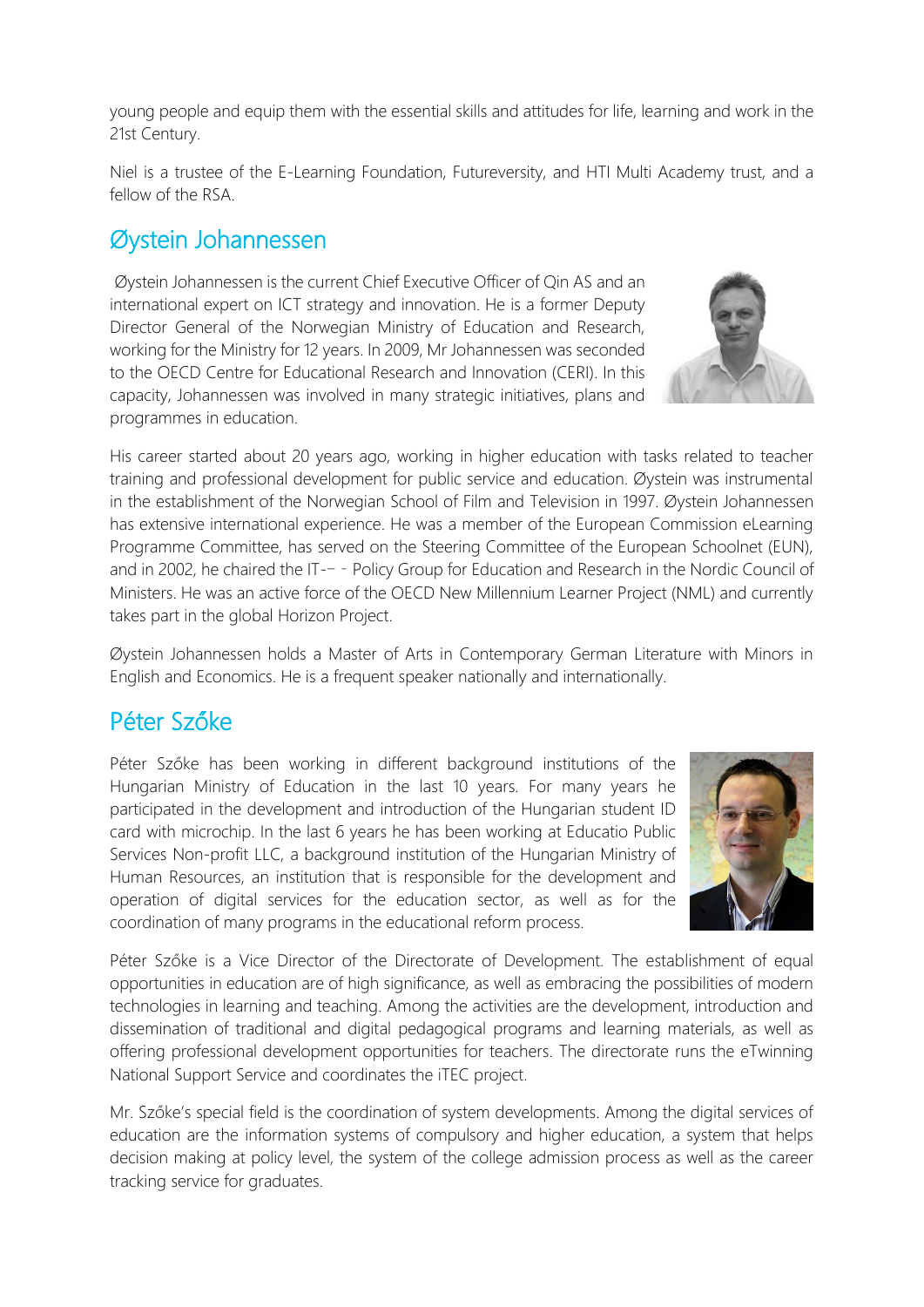# Showkat Badat

Born in 1962 in Northern Rhodesia, now Zambia, as one of six children to parents who settled in the UK in1966. Father worked late night shifts in a textile mill in Bolton, Lancashire and the mother a housewife.



Attended local Primary Schools and subsequently, and one of the first from the local community to attend a Grammar School.

After developing a keen interest in Chemistry and the desire to become a teacher through inspirational teaching, attended Sheffield University to study the subject further and subsequently secured a teaching position in 1985.

Awarded the prize of Teacher of The Year in 1989 and appointed as one of the youngest heads of department, an interest in the use of Information Technologies grew together with the ideas of Cognition Demand versus Cognitive Functioning as means to accelerate learning propensity was shaped.

After securing a number of Senior Leadership posts along the way, the role of Principal of Djanogly City Academy provided the formative inspiration for the introduction of Pedagogical Frameworks and the embedded use of information Communication Technologies across a challenging range of student needs.

A failing school with poor prospects for a divided community, a deficit budget, endemic underperformance and a deep lack of faith, the predecessor Hayward School in Bolton was closed as one of the lowest performing schools in the country in 2008. Appointed as CEO/Principal in 2009 of the first Academy in Bolton, Essa Academy, replaced the Hayward school and very quickly became a phenomenal success story with a national and international reputation for innovation, forward thinking and high standards leading to exceptional opportunities. Recognition was provided through TES awards scheme for two consecutive years.

Following exceptionally rate of school improvement in 2011 through the use innovative use of Personalisation, Social and Professional Capital building, a Special Lifetime Achievement Award was made.

2012 saw remarkable progress of the poorest children with indices significantly exceeding local and national averages demonstrating clearly the power of innovation to make a difference to the most vulnerable within the community.

#### Will Fllis

Will Ellis is currently working with European Schoolnet leading the European Commission-funded iTEC Project, a four year project that examines the potential classroom of the future. With 27 project partners, including 14 Ministries of Education, iTEC will provide a model for the effective deployment and use of technology in the classroom that can become embedded in all Europe's schools



Will previously held the post of Senior Manager within Becta, the UK

Government Agency responsible for educational technology strategy. Will oversaw national strategy for learning tools and resources including the Learning Platform Services procurement framework, delivered to support schools purchase VLEs. Will also held responsibility for the annual BETT Awards